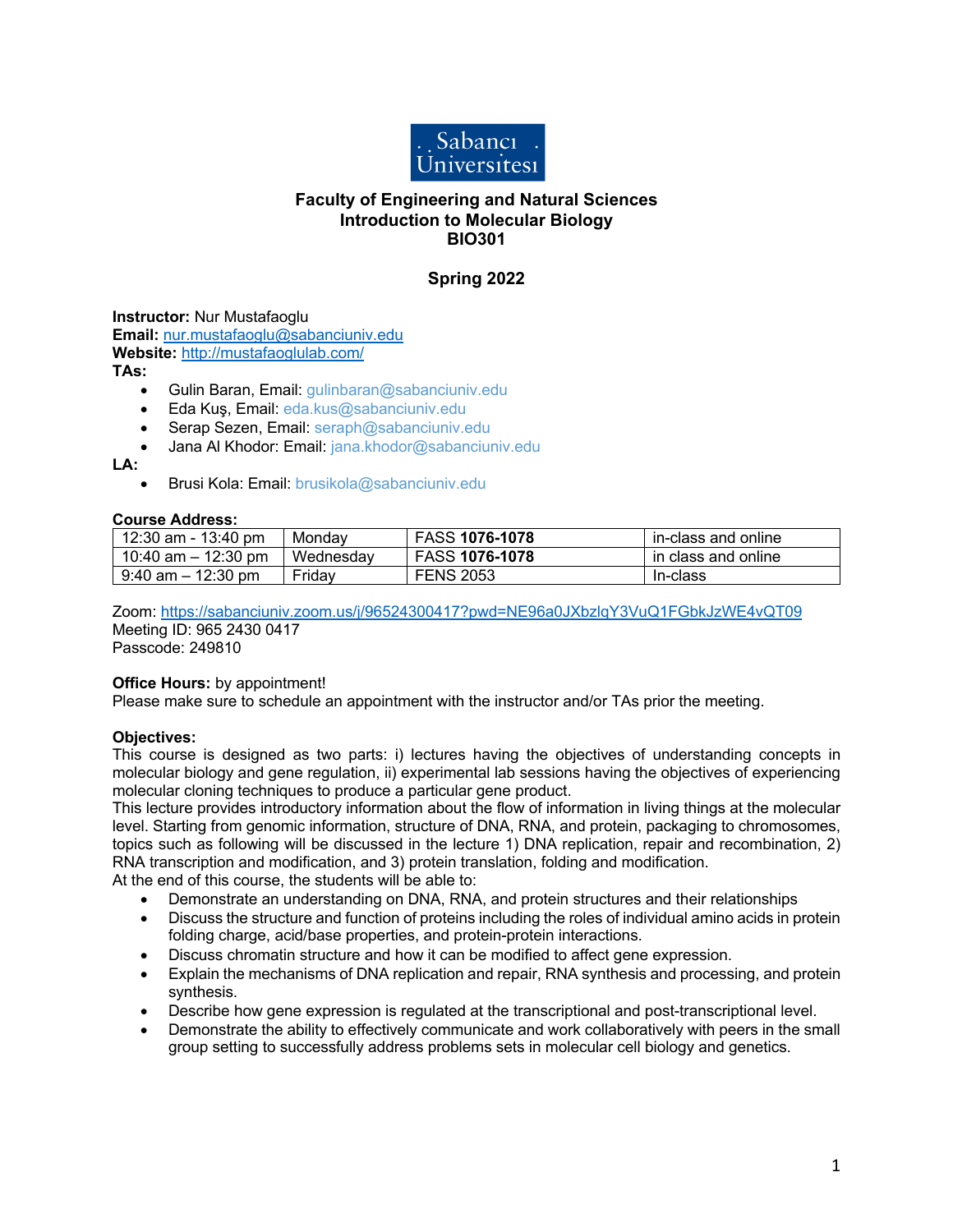## **Course Materials:**

Main Book:

• Molecular Biology of the Gene, Seventh Edition, Pearson J. D. Watson, T. A. Baker, S. P. Bell, A. Gann, M. Levine, R. Losick ISBN-13: 9780321762436

Additional Sources:

- Molecular Biology Principles of Genome Function N. Craig, R. Green, C. Greider, G. Storz, C. Wolberger, O. Cohen-Fix ISBN-13: 978-0199658572
- Molecular Biology of the Cell B. Alberts, A. D. Johnson, J. Lewis, D. Morgan, M. Raff, K. Roberts, P. Walter ISBN-13: 978-0815344322
- Review articles
- Research articles

### **Weekly Plan**

| Week 1  | 28/02/2022 | Course Introduction                              |                     |
|---------|------------|--------------------------------------------------|---------------------|
|         | 02/03/2022 | Nucleic Acids Convey Genetic Information         | Reading: Chapter 2  |
| Week 2  | 07/03/2022 | The Structure of DNA                             |                     |
|         | 09/03/2022 |                                                  | Reading: Chapter 4  |
| Week 3  | 14/03/2022 | The Structure and Versatility of RNA             | Reading: Chapter 5  |
|         | 16/03/2022 |                                                  |                     |
| Week 4  | 21/03/2022 | The Structure of Proteins                        | Reading: Chapter 6  |
|         | 23/03/2022 |                                                  |                     |
| Week 5  | 28/03/2022 | Midterm 1: Weeks 1-4                             | Reading: Chapter 7  |
|         | 30/03/2022 | Genome Structure, Chromatin, and the Nucleosome  |                     |
| Week 6  | 04/04/2022 | The Replication of DNA                           | Reading: Chapter 8  |
|         | 06/04/2022 |                                                  |                     |
| Week 7  | 11/04/2022 | The Mutability and Repair of DNA                 | Reading: Chapter 10 |
|         | 13/04/2022 |                                                  |                     |
| Week 8  | 18/04/2022 | Homologous Recombination at the Molecular Level  | Reading: Chapter 11 |
|         | 20/04/2022 |                                                  |                     |
| Week 9  | 25/04/2022 | Site Specific Recombination and Transposition of | Reading: Chapter 12 |
|         | 27/04/2022 | <b>DNA</b>                                       |                     |
| Week 10 | 09/05/2022 | No Class                                         |                     |
|         | 11/05/2022 | Midterm 2: Weeks 5-9                             |                     |
| Week 11 | 16/05/2022 | Mechanisms of Transcription                      | Reading: Chapter 13 |
|         | 18/05/2022 |                                                  |                     |
| Week 12 | 23/05/2022 | <b>RNA Splicing</b>                              | Reading: Chapter 14 |
|         | 25/05/2022 |                                                  |                     |
| Week 13 | 30/05/2022 | Translation                                      | Reading: Chapter 15 |
|         | 01/06/2022 |                                                  |                     |
| Week 14 | 06/06/2022 | The Genetic Code                                 | Reading: Chapter 16 |
|         | 08/06/2022 |                                                  |                     |

**Labs:** Additional syllabus will be provided for the lab sections separately Reading: Chapter 7**:** Techniques of Molecular Biology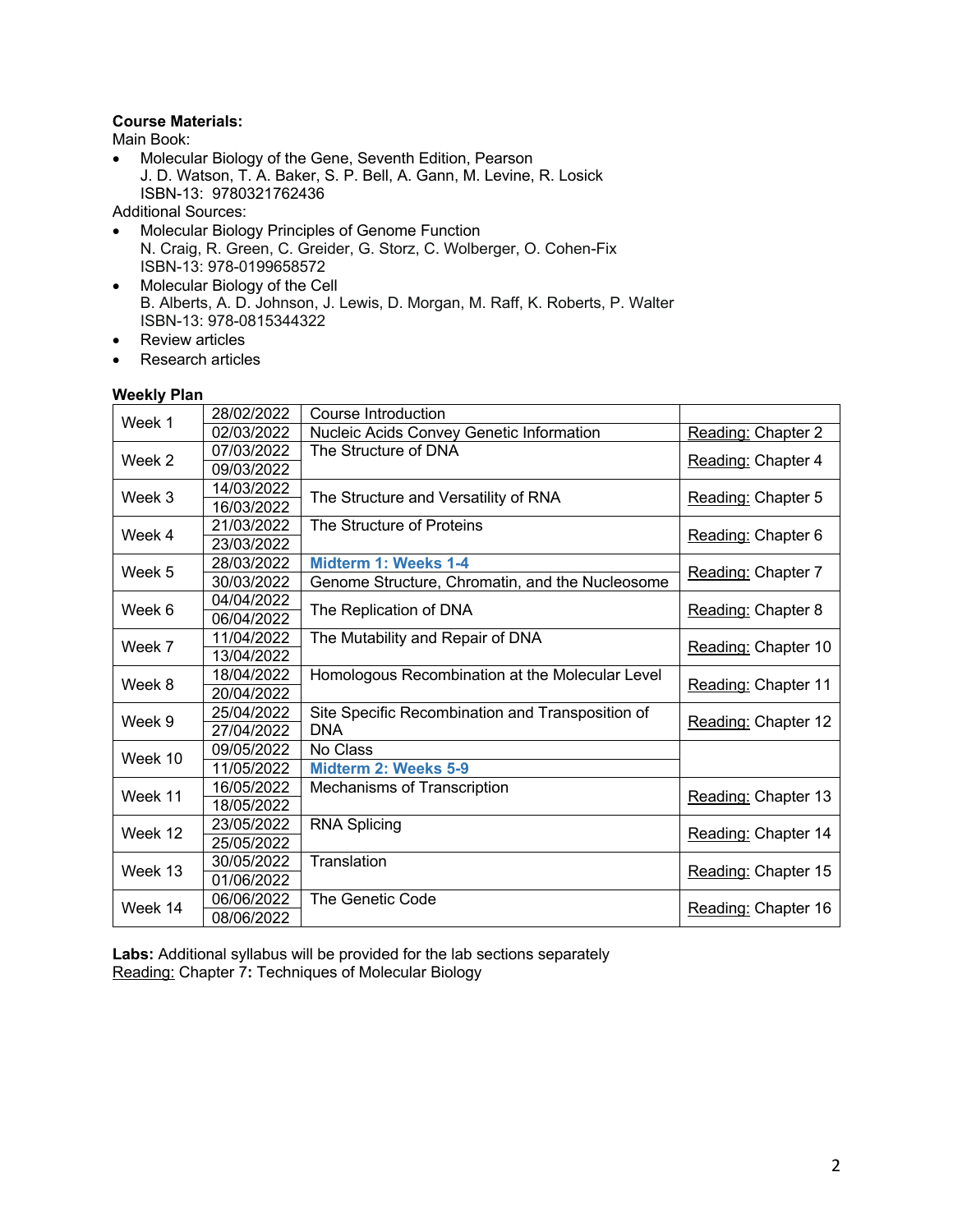## **Grading Policy:**

**Homework (15%):** There will be 5 homework assignments throughout semester

- o Homework due dates will be announced for each homework.
- $\circ$  Late assignments: 10% late penalty will be implemented for up to 3 days. Homework summited 3 days later than the due date will not be accepted; students' grade will be 0 for that assignment.

**Midterms (2x15%):** There will be two midterms:

Midterm 1: Students will be responsible for the material of week 1-4

Midterm 2: Students will be responsible for the material of week 5-9

**Final (25%):** Students will be responsible for the whole material of the course. Question will include: Week 1-9: 25%, Week 10-13: 75%

### **In class performance (5%):**

- o There will be short questions during the lecture
- o Timing of the questions can be different in each lecture
- $\circ$  At the end of the course, in class scores for each student individually will be ranked from highest to lowest, and only the highest half of the scores will be counted for the final score.

#### **Lab Quizzes (5%):**

- o There will be short questions after each lab section
- $\circ$  Student will be able to turn in the quiz answers within 24 h,
- o Due date of the quizzes: Saturday 12:30 pm

#### **Lab Report (20%):**

- o Students will be expected to write a final lab report at the end of the semester; more instructions will be provided during the lab sessions
- $\circ$  Late submissions: 5% late penalty will be implemented for up to 6 days. Lab reports summited 6 days later than the due date will not be accepted; students' grade will be 0 for that assignment.

#### o Tentative grade levels:

| Highest  | Lowest  | Letter |
|----------|---------|--------|
| 100.00 % | 93.00%  | Α      |
| 92.99%   | 87.00 % | А-     |
| 86.99 %  | 83.00 % | B+     |
| 82.99%   | 77.00 % | B      |
| 76.99 %  | 73.00 % | B-     |
| 72.99 %  | 67.00 % | C+     |
| 66.99 %  | 63.00 % | C      |
| 62.99%   | 57.00 % | С-     |
| 56.99 %  | 53.00 % | D+     |
| 52.99 %  | 50.00 % | D      |
| 49.99%   | 0.00%   | F      |

### **Exam Policy:**

- o Exams may include multiple choice, fill-in-the-blank, problem solving, or short answers.
- o All exams will be closed book and held in class.
- o For exams you will only require a pencil and a calculator.
- o Phones are not allowed and must be turned off.
- o If you leave during an exam, you will not be allowed back in
- $\circ$  Late arriving students will not be allowed after the first student finishes the exam and leaves.